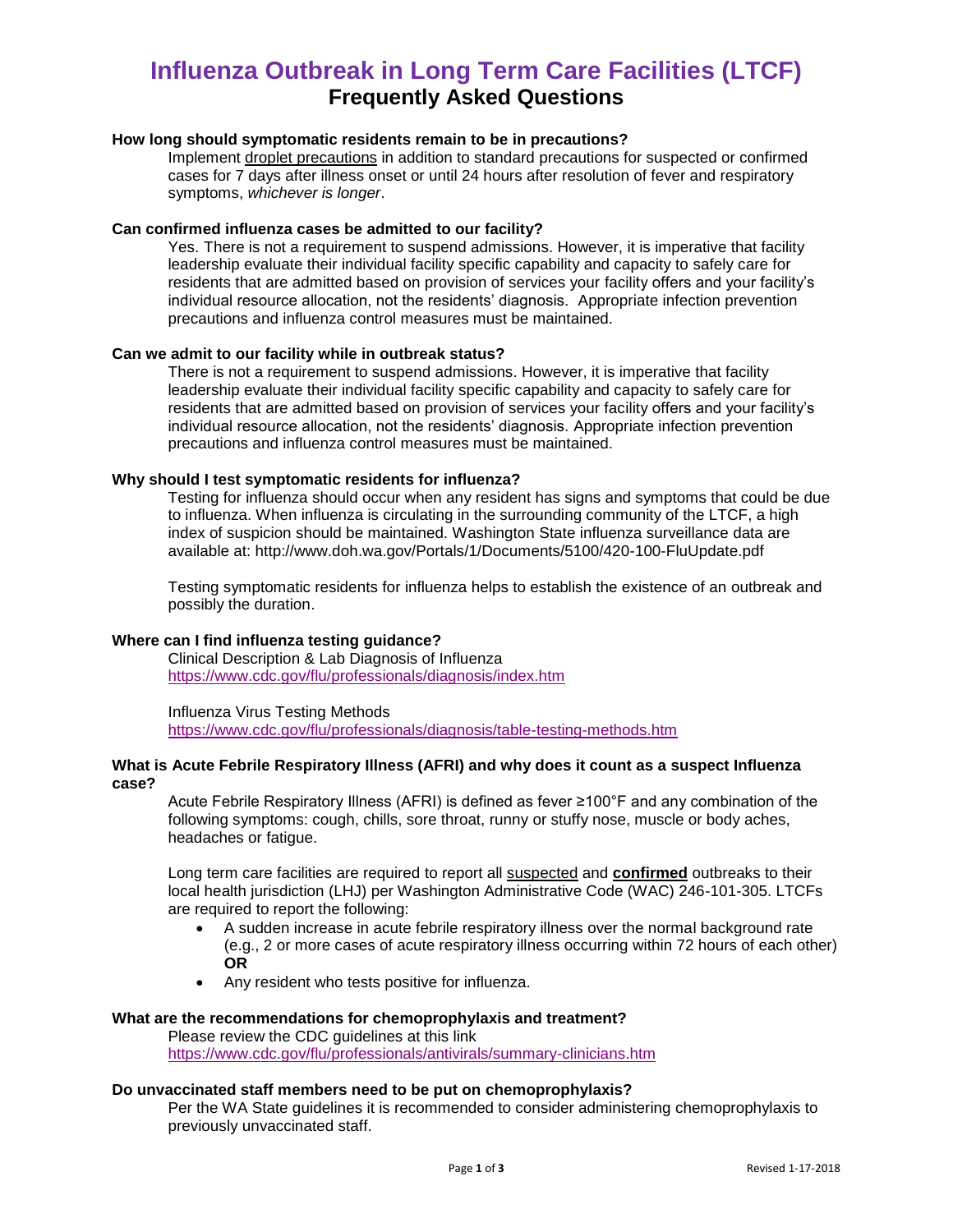## **Influenza Outbreak in Long Term Care Facilities (LTCF) Frequently Asked Questions**

#### **Does Cowlitz County Health and Human Services provide chemoprophylaxis?**

CCHHS does not provide prophylaxis.

#### **Does Washington State Department of Health (DOH) provide chemoprophylaxis?**

DOH does not provide prophylaxis. The State maintains a stockpile of antivirals to assist with temporary shortages. Contact your Local Health Jurisdiction if needed.

#### **What is recommended for chemoprophylaxis during an outbreak?**

Chemoprophylaxis during outbreaks in long-term care settings: recommended for all non-ill residents of long-term care facilities experiencing an influenza outbreak, regardless of vaccination status. CDC recommends a minimum of 2 weeks of antiviral chemoprophylaxis, continuing for at least 7 days after the last known case is identified. [https://www.cdc.gov/flu/professionals/infectioncontrol/ltc-facility-guidance.htm\)](https://www.cdc.gov/flu/professionals/infectioncontrol/ltc-facility-guidance.htm)

#### **Do we need to close our dining room?**

There is not a requirement to close your dining room for influenza. The following guidelines/recommendations are for the facility to *consider* the following actions to limit transmission:

•Cancelling large group activities

•Serve all meals in resident rooms

•Limit visitors during the outbreak period

#### **When is the outbreak over?**

An outbreak is typically over 7 days after the last onset of influenza or Acute Febrile Respiratory Illness.

#### **Why do you send emailed outbreak notifications?**

Community partnerships and timely communications are the key to our ability to rapidly address public health concerns. We share outbreak notifications with our community partners to increase awareness.

#### **When can employees who have been sick with influenza return to work?**

Employees diagnosed with influenza or presumed to have influenza can return to work when they have been without fever for 24 hours (without fever reducing medication) and have had a significant improvement in symptoms.

#### **How can I improve my vaccination rates?**

Ongoing staff education, engagement and awareness.

Barriers and Strategies to Improving Influenza Vaccination among Health Care Personnel <https://www.cdc.gov/flu/toolkit/long-term-care/strategies.htm>

#### **What are the reporting requirements?**

Per the DSHS Purple Book, the facility is required to report an outbreak to the DSHS Complaint Hotline, local health department, and record the info in their reporting log. Reporting to the Hotline should occur as soon as the facility has knowledge an outbreak is occurring.

#### **How do I report an outbreak to DSHS?**

Call DSHS at **1-800-562-6078**

#### **What happens when I report to DSHS? Will my facility be cited?**

The DSHS/RCS response should only be to assure the facility is following their infection control policy and procedures, and they are following good infection control practices to minimize the impact of the outbreak and the number of clients who become ill.